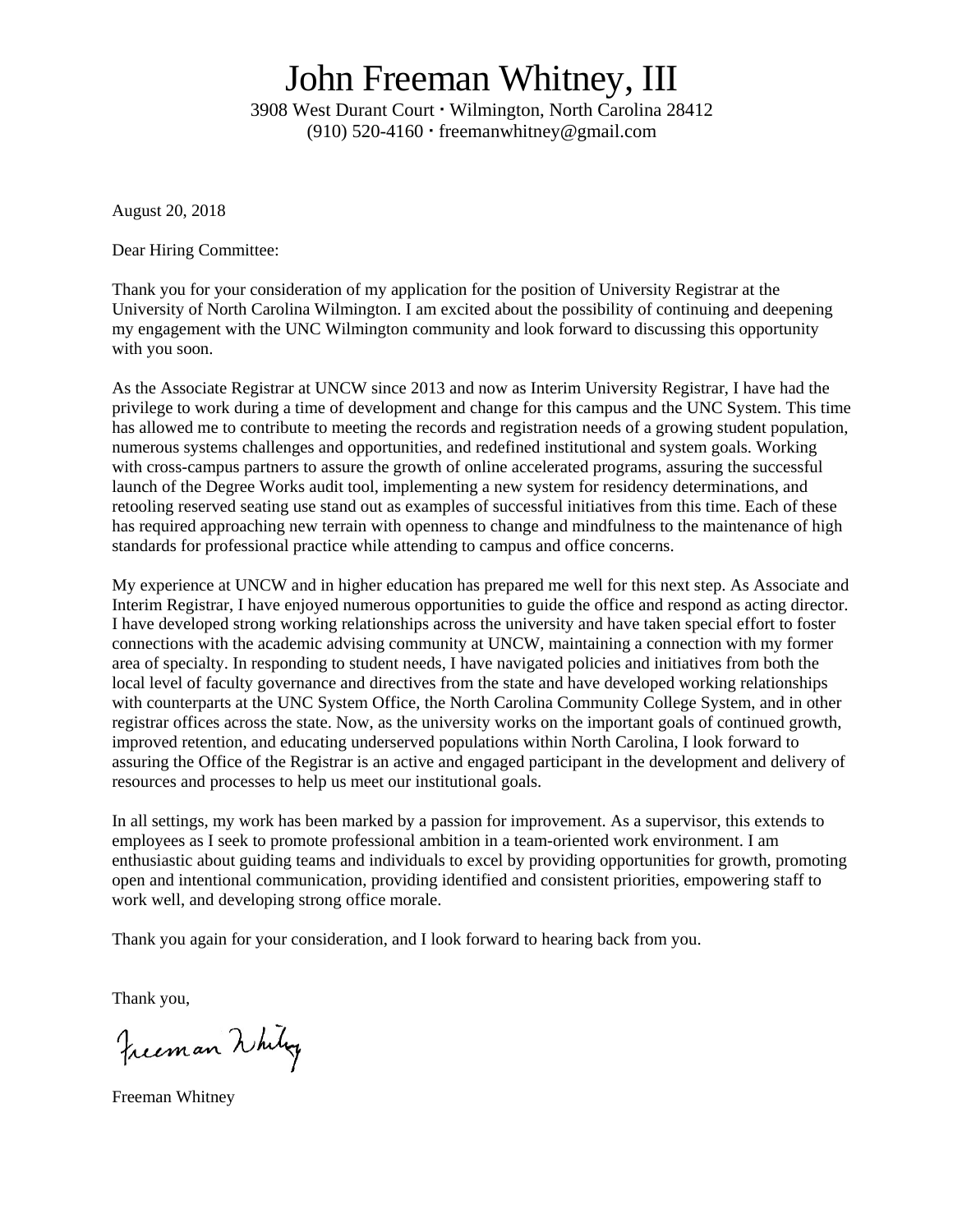# John Freeman Whitney, III

3908 West Durant Court · Wilmington, NC 28412 (910) 520-4160 freemanwhitney@gmail.com

| PROFILE |
|---------|
|---------|

- Demonstrated experience with student records, registration, degree audits, academic catalogs, transfer articulation, and customer service at large universities
- High-level involvement in the crafting and application of academic policies and processes
- Track record for providing vision and continual drive for improvement and innovation
- Familiarity with varied student experiences and attentiveness to unique situations
- Supervisory experience with full-time and student staff in a high-volume setting
- Experienced with system implementations and upgrades

## **EXPERIENCE University of North Carolina Wilmington**

*Interim University Registrar, August 2018-present*

*Associate Registrar, Office of the Registrar, 2013-August 2018*

- Assume responsibilities of University Registrar in the Registrar's absence
- Resolve escalated situations from all areas of office operations and across campus
- Oversee daily office operations to ensure student service goals and institutional priorities are delivered including daily security steps for records protection
- Supervise seven direct and twelve indirect reports including three Assistant Registrars as well as temporary employees and graduate assistants
- Monitor updates to student residency status received from NC Residency Determination Service and assist applicants seeking use of campus-based tuition benefits
- Administer NC tuition surcharge and coordinate application process for waiver appeal
- Serve as campus liaison for state reverse transfer program
- Assure effectiveness of records and registration services being provided to online accelerated programs
- Coordinate staff support, reporting, and registration services needed for new student orientation with partner offices
- Maintain office emergency planning for continuity of operations
- Facilitate office staff meetings
- Promote staff compliance with FERPA, system and campus policies, and best practices for the field
- Monitor cross-campus NCAA eligibility review group
- Represent office at commencement exercises, campus events, and open houses
- Member, CACRAO & SACRAO; recent SACRAO presentation "We'll Handle That For You: Campus Transition to the NC RDS"
- Attendee, NC Registrar Drive-In Conferences
- Instructor, UNI 101 First Year Seminar
- Secretary, North Carolina Reverse Transfer Advisory Committee
- Ex officio, UNCW Academic Advising Council
- Completed Leadership Enhancement and Administrative Development (LEAD) training

## **DePaul University, Chicago, Illinois**

*Associate Director, Undergraduate Programs Office, Driehaus College of Business, 2007-2013 Assistant Director, Undergraduate Programs Office, College of Commerce 2004-2007 Academic Advisor, Undergraduate Programs Office, College of Commerce 2002-2004*

- Coordinated transition to degree audit within the college including verifying encoding accuracy, adjusting interface and language, and training advising staff on use of tool
- Supervised records team with wide-ranging responsibilities
	- o Degree conferral audits
		- o Student credit evaluations
		- o Assessment of remaining requirements for readmitted students